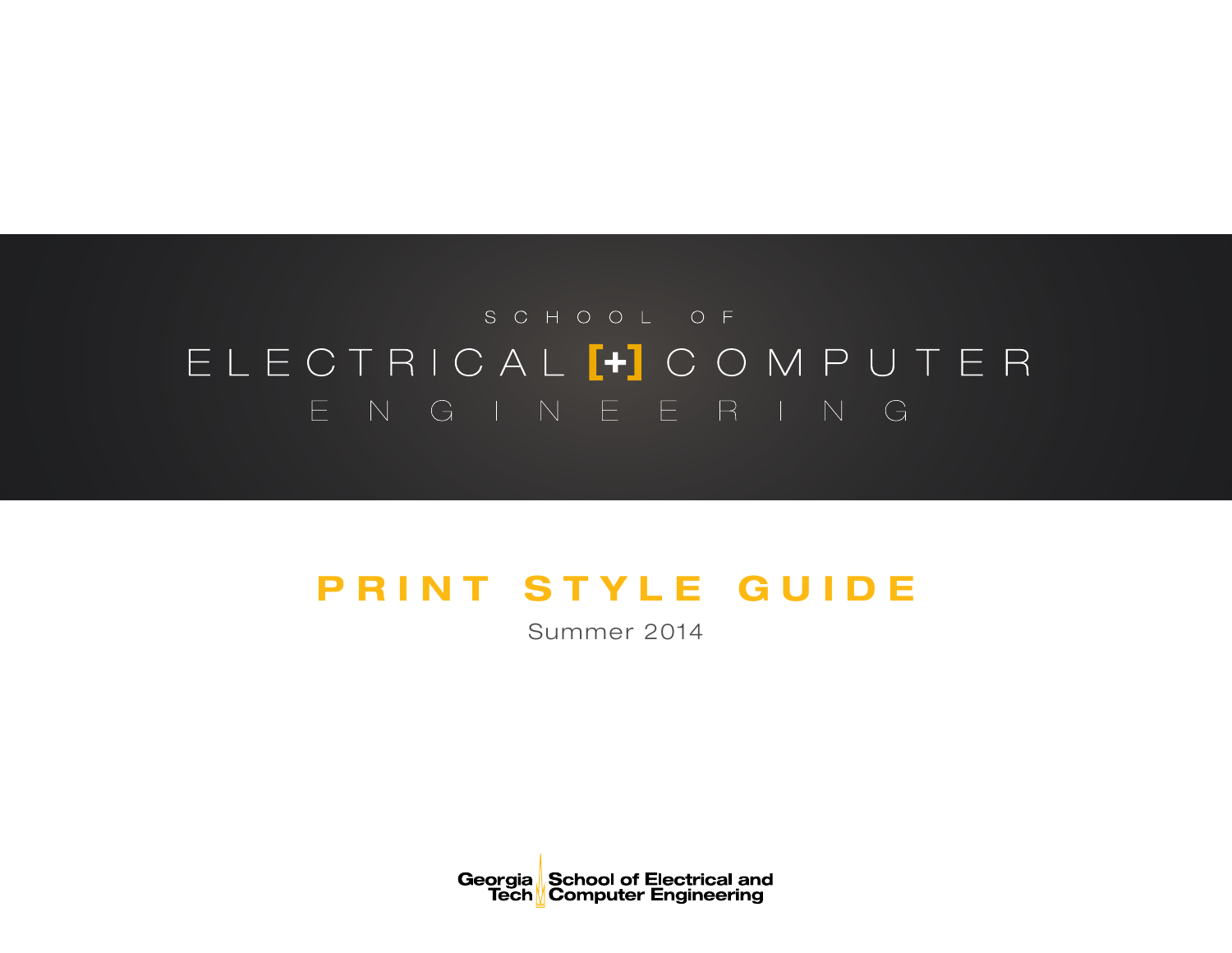### LOGO LOCKUPS

#### SCHOOL OF  $FIFCTRICAI$   $H C$ OMPUTFR  $F N G N$  $F$  $\Box$  Fig.  $\mathsf{R}$  $\Box$  N G

ELECTRICAL<sup>[+]</sup> COMPUTER

The logo lockup above should always be used in combination with the official GTECE logo. It should NOT be used as a replacement for the official logo. The logo lockup can be reproduced in all black type if needed.

 $\lbrack + \rbrack$ 

The Logo Lockup and Bracket Plus mark have been created in several colorways to best suite various applications.

To maintain the intergrity of the F+1 logo and mark never recreate with type.





### COLORS

#### PRIMARY

PMS 124 Georgia Tech Gold

Used as a primary color for headlines and background color.



### Dark Grey Gradient

Used as a background texture.

Dark = 74/68/63/75  $Liah = 63/59/61/44$ 



100% Black

### **SECONDARY**

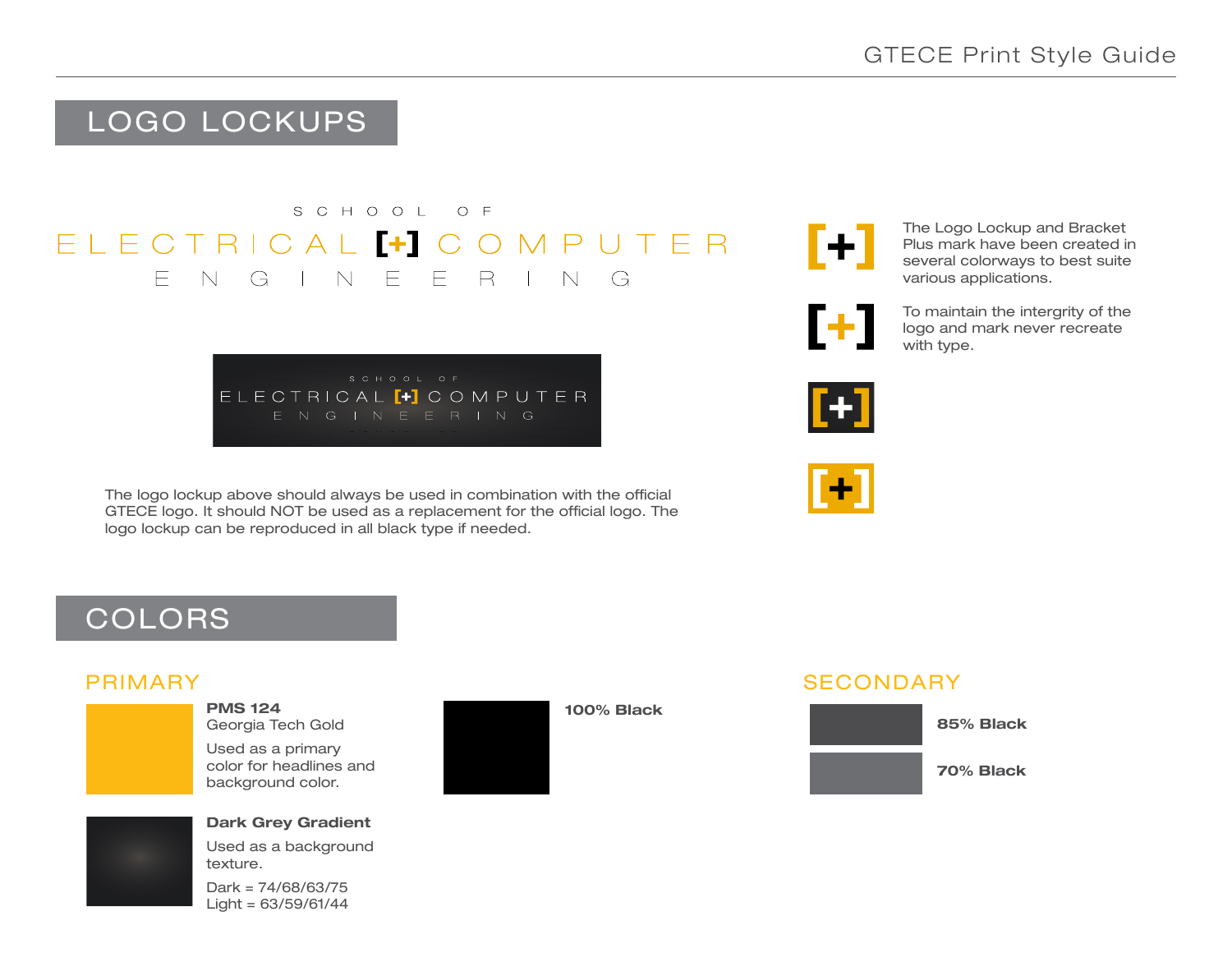### TYPOGRAPHY

#### Design Elements

Helvetica Neue Light Extended abcdefghijklmnopqrstuvwxyz ABCDEFGHIJKLMNOPQRSTUVWXYZ 1234567890

Body Copy

Helvetica Neue Extended abcdefghijklmnopqrstuvwxyz ABCDEFGHIJKLMNOPQRSTUVWXYZ 1234567890

Subheadlines & Design Elements

Helvetica Neue Medium Extended

abcdefghijklmnopqrstuvwxyz ABCDEFGHIJKLMNOPQRSTUVWXYZ 1234567890

Cover Titles, Headlines & Design Elements

Helvetica Neue Bold Extended abcdefghijklmnopqrstuvwxyz ABCDEFGHIJKLMNOPQRSTUVWXYZ 1234567890

### BRACKETS



When using the Bracket Plus mark inline with copy, the copy height should equal the height of the plus symbol in the mark and the mark should be vertically centered to the copy. The Bracket Plus mark should be used in conjuction with titles and main interior headlines or section headings.

# **THEADLINES** [ INLINE COPY ]

Use brackets to emphasize short bits of copy such as subheads and contact information. When using the brackets to surround copy, the brackets are Helvetica Neue Bold Extended, three point sizes larger, and baseline shifted to be vertically centered with the copy.